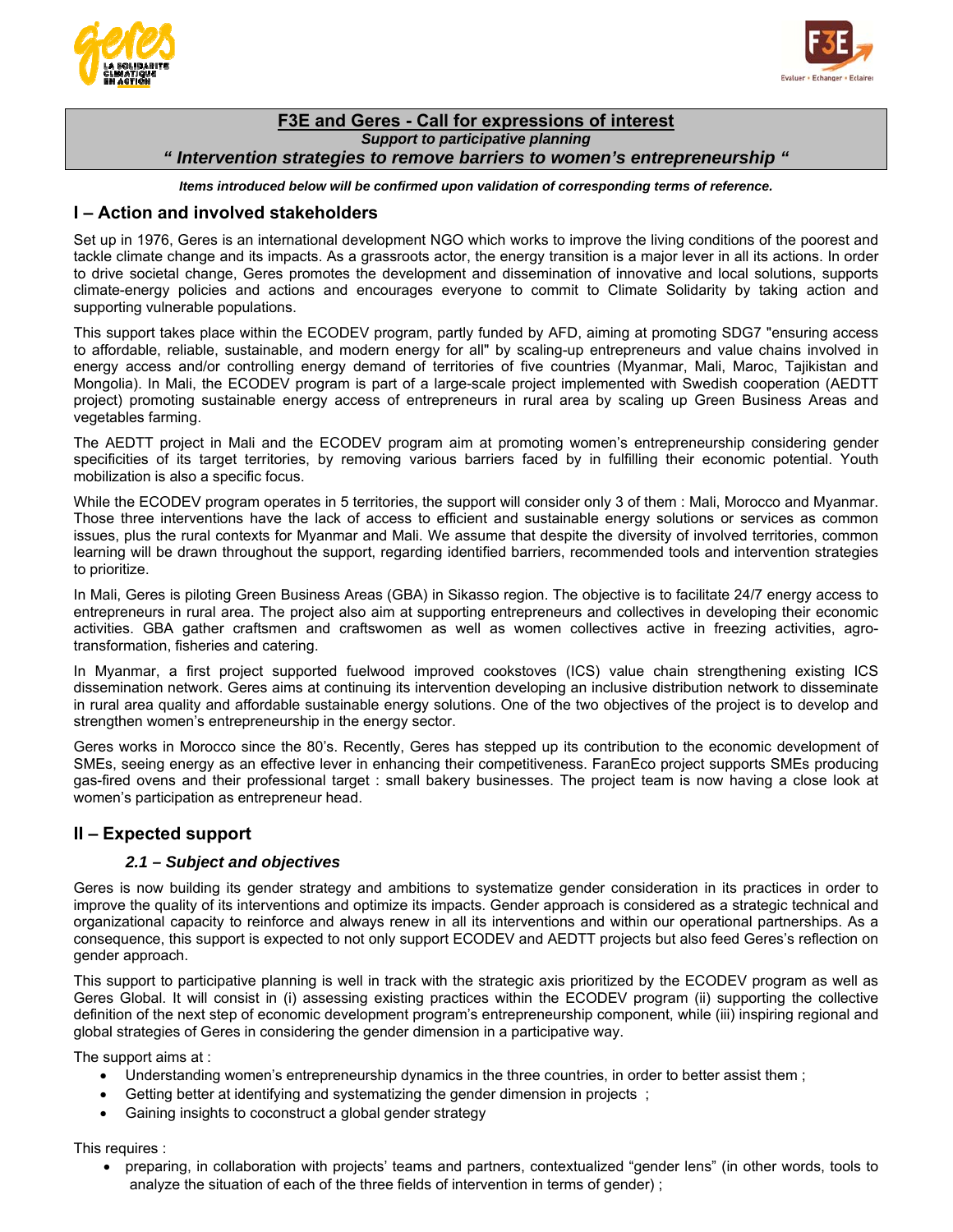



- wearing that "gender lens" as part of a participatory planning exercise, notably during country workshops ;
- learning lessons from those workshops to operationalize Geres's economic development roadmap for studied interventions ;
- drawing on those three "case studies" to contribute to Geres's global reflection on gender, by formulating recommendations related to its intervention strategies in the field of women's entrepreneurship.

### *2.2 – Support's implementation and indicative timetable*

The lead consultant is expected to oversee stages 1, 2 and 4 ; field assignments being carried out by national consultants (cf. 2.3). The consultant lead can potentially go to the field if the proposed methodology justifies it.

- *Stage 1 : Scoping, literature review and methodological proposal (September 2020) :* Scoping preliminary meeting with the steering committee scheduled for **September 7th** (remotely), literature review and discussions, detailed definition of the methods and data collection tools to be partially filled by local teams and partners (depending on their availability) in order to improve the understanding of specific settings, elaboration of a methodological **scoping note** and validation ;
- *Stage 2 : Collection of secondary data, analysis and preparation of field assignments (October 2020 beginning of December 2020) :* launching of the secondary field data collection phase, analysis of data collected by consultants and elaboration of a **milestone note**, steering committee meeting to validate field assignments' focus ;
- *Stage 3 : Field assignments (beginning December 2020 February 2021)* : Contextual analysis, notably through a country-based participative workshop facilitated by national consultants (group restitution of the first analysis in order to (i) validate findings (barriers to women's entrepreneurship) and (ii) collectively reflect on intervention strategies), writing of a **final draft report** including :
	- o conclusions of the analysis and country-based workshops,
	- o intervention strategies recommendations with detailed action plans to implement specific activities in each country
	- o and global recommendations for gender strategy within Geres.
- *Stage 4 : Finalization of the support and results' restitution (between February and April 2021)* : dissemination of Final draft report to program teams, management teams and regional *management* to get their feedback, steering committee meeting, **report finalization**, final general dissemination.

#### *2.3 – Required external expertise and budget*

The support will be implemented by a team of three to four consultants. Ideally, three national consultants are required in order to develop a country-based gender strategy sensitive to the specificities of each region and following a bottom-up coconstruction approach.

The final goal of the lead consultant (who can be one of the three national consultants or a 4th stakeholder) is to report lessons learned from the field in order to harmonize the strategies. The support is expected to contribute to defining the next phases of ECODEV and AEDTT programs in terms of gender integration based on a solid case, which will be useful for the programs' and concerned areas' future fundraising activities.

Consultants will fulfill this required profile :

- Expertise in gender approach ; furthermore, a specific knowledge in gender issues in each of the concerned country would be greatly appreciated ;
- Significant experience in participative facilitation. Related creative experience would be appreciated ;
- Local experience in capacity building would be appreciated ;
- Required knowledge in entrepreneurship issues ;
- Knowledge of the issues related to energy transition would be highly appreciated ;
- Excellent analytical, synthesis and listening skills, diplomacy ;
- Knowledge of local language will be valued.

Budget for this support to participative planning : €30,000. Costs linked to the organization of participative workshops gathering teams and local stakeholders in the 3 countries will be covered by Geres, not funded through the budget allocated to the consultants.

#### *2.4 – Planned indicative timetable for the selection process*

- Answers to this call for expressions of interest are expected by midnight (UTC+02:00) July 1, 2020 at the latest / Restricted call for proposals will be sent before July 7, 2020 ;
- . Deadline for responding to the restricted call for proposals : August 26, 2020, by midnight (UTC+02:00) / An offer will be selected in order to send a response before September 2, 2020, at the latest. **Kick-off meeting** (remote) **planned for September 7, 2020.**